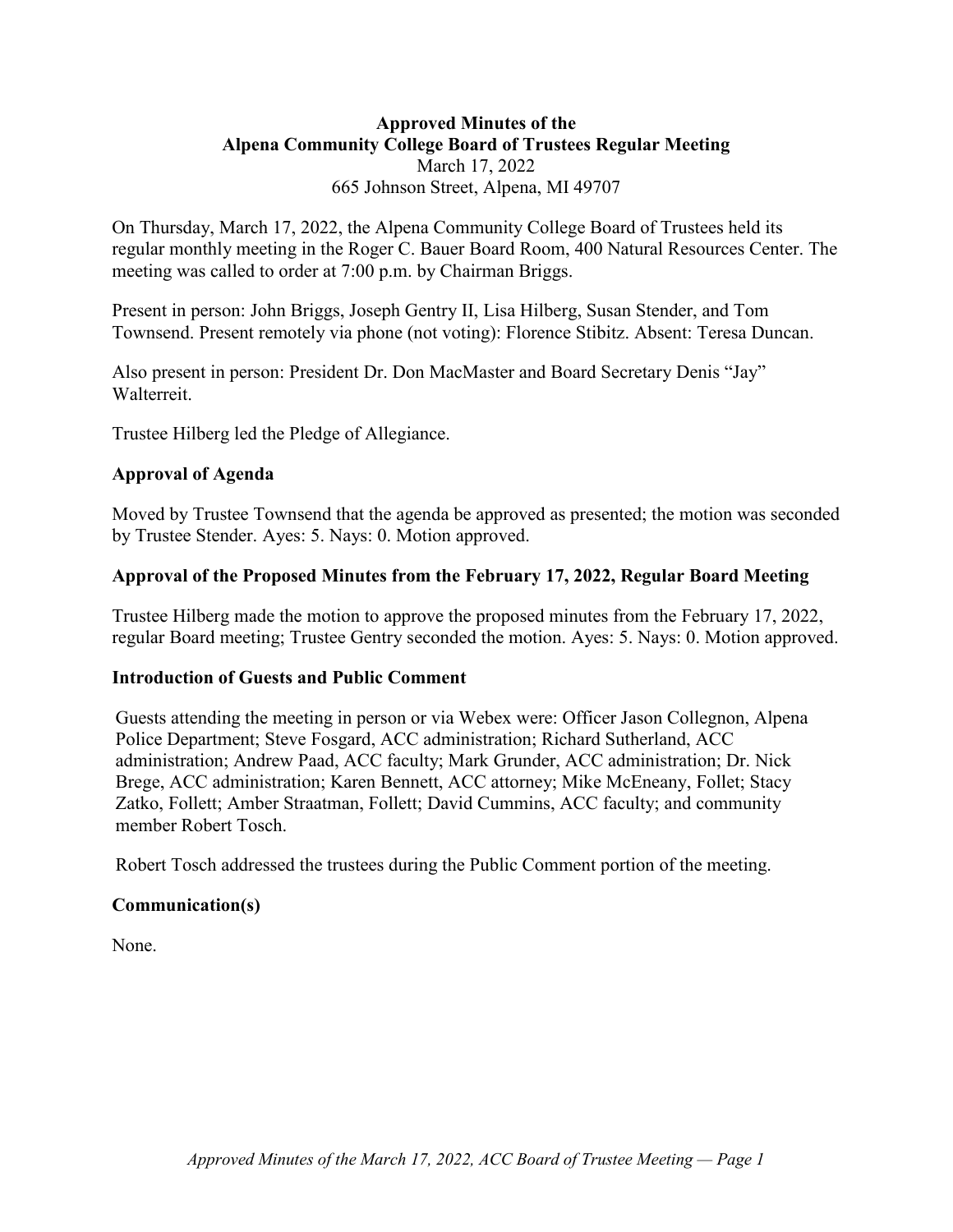# **Board Member and Subcommittee Reports**

Trustee Townsend reported that the Property Subcommittee had recently met to discuss options related to the district health department property.

#### **Student Report**

None.

## **Faculty Report**

CAD Instructor David Cummins gave a presentation on the effects of the pandemic on the content and delivery of industrial design courses.

## **President's Report**

President's Report to the Alpena Community College Board of Trustees March 17, 2022

## Follett Bookstore Presentation

Follett Higher Education Group is the largest campus store operator in North America, currently managing more than 1,200 local bookstores and 1,700 eFollett online stores nationwide. Follett Corporation and Alpena Community College signed an agreement approved by the ACC Board of Trustees at the February 2022 Board meeting authorizing Follett to assume management of the ACC bookstore beginning Fall semester 2022. A representative from Follett is here tonight to share insights and to answer any questions the Board might have about this new partnership.

## ACC President Delivers Testimony Before the Michigan House Appropriations Subcommittee on Higher Education and Community Colleges

ACC President Dr. Don MacMaster was invited to deliver testimony last week before the Michigan House Appropriations Subcommittee on Higher Education and Community Colleges. The document before you outlines the highlights of this testimony, which focused on the essential function Alpena Community College provides the citizens of Northeast Lower Michigan in delivering quality post-secondary educational opportunities to the most underserved region of the state. The FY23 state appropriations cycle is well underway. Approximately 38% of ACC's annual operating revenue comes from state appropriations.

#### ACC Awarded \$1.1 Million in Congressional Directed Funding

ACC learned on Thursday that a \$1.1 million Congressional Directed Funding request to support training expansion on Oscoda campus was funded as part of the FY22 federal omnibus spending bill signed by President Biden last week. The text below is part of a press release from U.S. Senator Gary Peters' office. Senator Peters and Senator Debbie Stabenow both supported the project.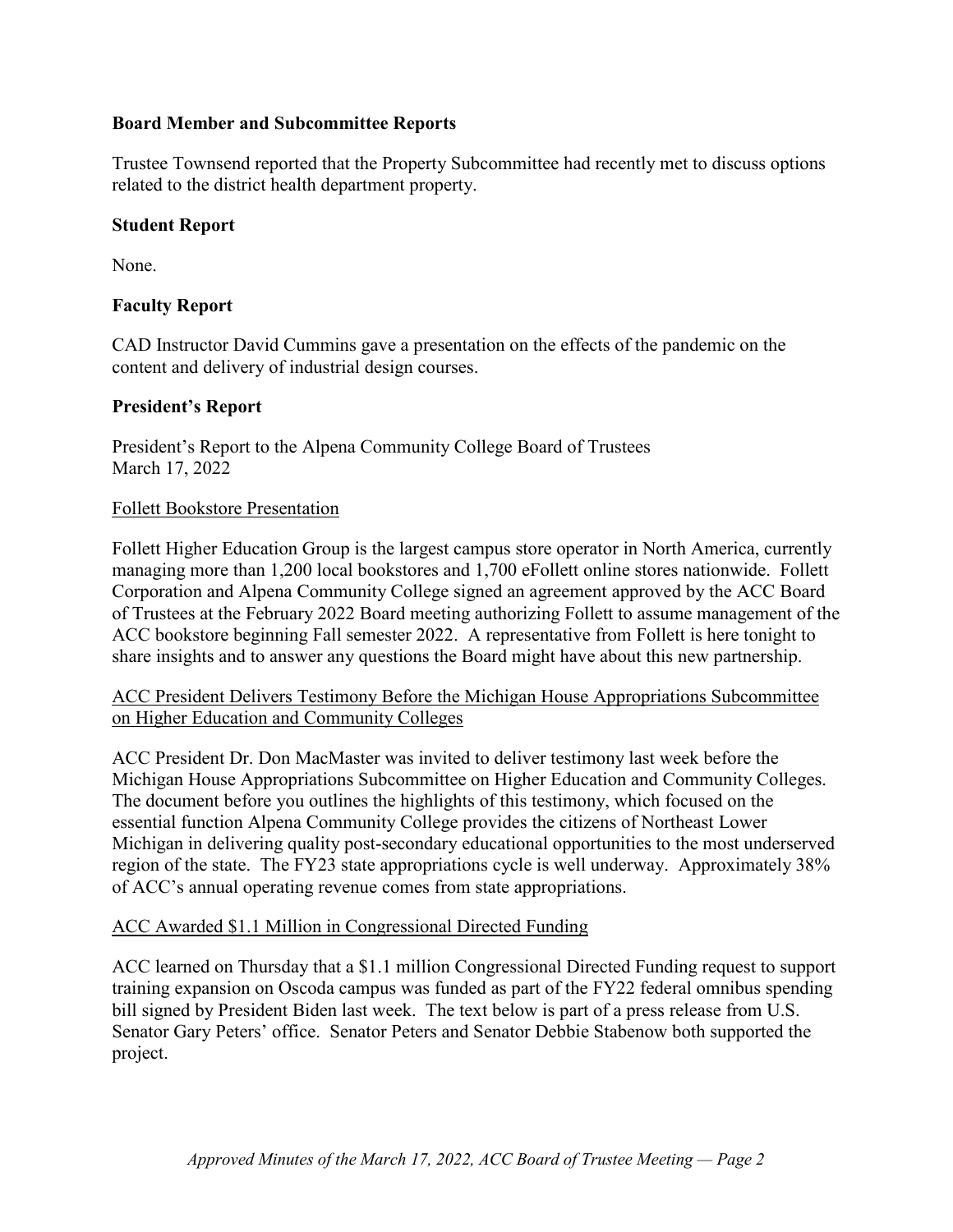## **Expanding skills training & apprenticeship opportunities in Michigan**

*Alpena Community College: Oscoda Center for Workforce Innovation*: Alpena Community College will receive \$1.1 million to create lab spaces and related career and technical education (CTE) instructional programs in the areas of: (1) Aerospace Technology; (2) Nursing and related health care programs; (3) Advanced Manufacturing; and (4) IT technicians to support greater broadband access across Northeast Michigan.

"Alpena Community College is grateful for the great support provided by U.S. Senator Gary Peters and U.S. Senator Debbie Stabenow in this process," said ACC President Dr. Don MacMaster. "Both senators and their respective staff members spend time in Northeast Lower Michigan and on the campus of Alpena Community College. Both are deeply knowledgeable about the challenges and opportunities faced by the citizens of this region. Thanks to both for their efforts on behalf of Alpena Community College and the constituents we serve. Their support makes a difference, as this funding demonstrates."

#### Direct Credit Spring Semester 2022

(From Mike Kollien, ACC Director of Admissions)

Listed below is an update on how many 2022 direct credit enrollments registered this semester by location:

| <i>Fairview HS</i>      | 11 Students (One Section)                             |
|-------------------------|-------------------------------------------------------|
| Alcona HS               | 121 Students (2 Sections)                             |
| Alpena HS               | 435 Students (9 Sections)                             |
| IRESA (Tawas)           | 188 Students (6 sections $-5$ @, IRESA and 1 @, WPHS) |
| $Total - 755$ students. |                                                       |

These 755 direct credit students are all registered for SDE-101 (Intro to Careers). I think this may be the largest number of direct credits students we ever processed for one semester – a BIG and complete team effort!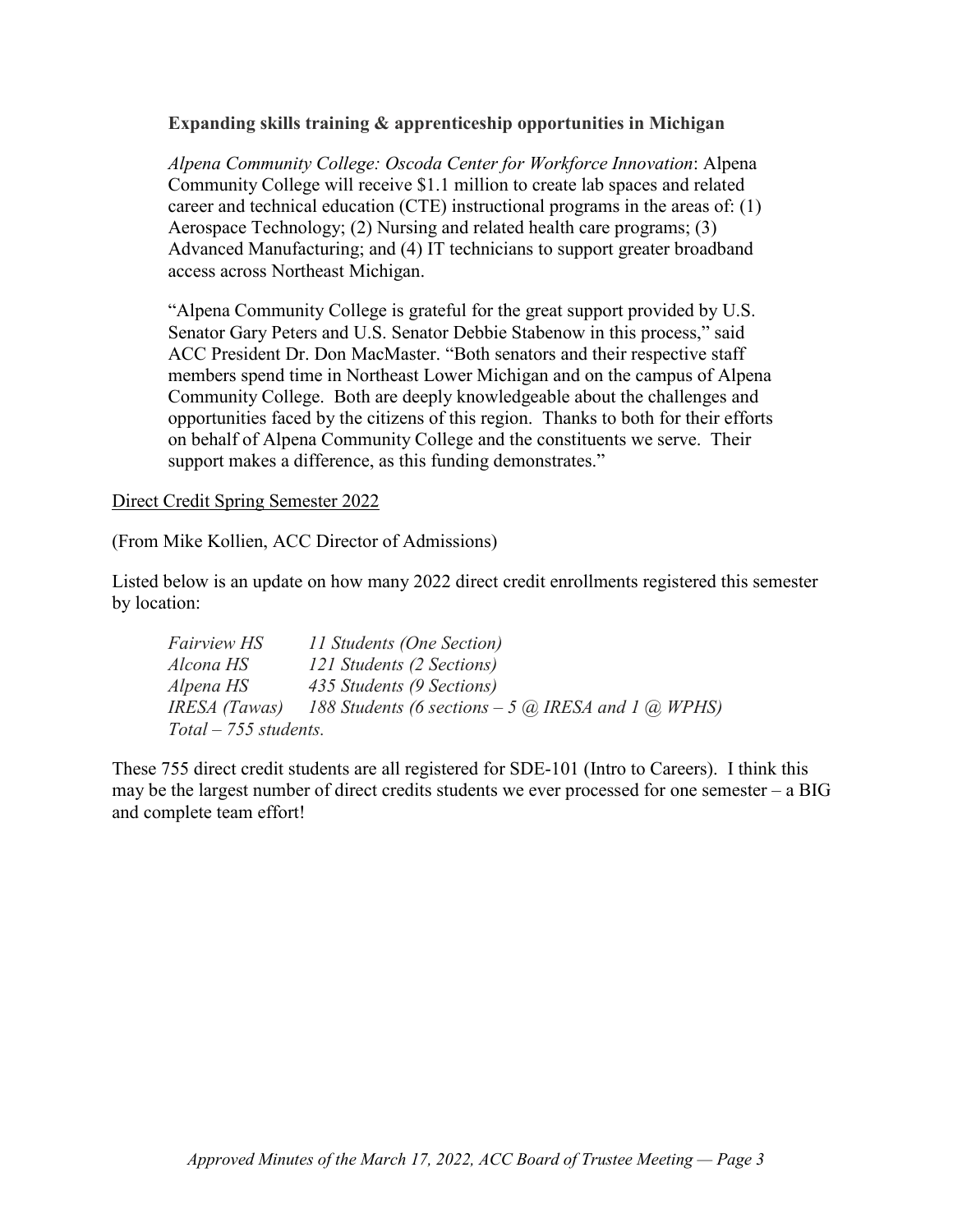#### **Action Items**

## 2.832 Change in Title Documentation for Center for Manufacturing Excellence Project

The trustees decided to take two separate votes, one for each of the resolutions. Roll call votes were taken for both votes.

Trustee Townsend made a motion to approve the following resolution, "Approving Conveyance of Property and an Amendment to the Lease"; the motion was seconded by Trustee Gentry.

# A RESOLUTION OF ALPENA COMMUNITY COLLEGE APPROVING CONVEYANCE OF PROPERTY AND AN AMENDMENT TO THE LEASE

WHEREAS, the Alpena Community College (the "College") has previously conveyed property (the "Original Site") to the State Building Authority (the "Authority") for the purpose of acquiring and constructing Alpena Community College Instructional Addition/Renovation (the "Facility") which was leased to the Educational Institution pursuant to a lease dated as of November 1, 2008, (the "Lease") among the College, the Authority and the State of Michigan (the "State");

WHEREAS, the Original Site contains land described on Exhibit A (the "Excess Property") which is not needed for the Facility;

WHEREAS, the College needs the Excess Property for the purpose of construction of a new development which will not be transferred and leased to the Authority;

WHEREAS, the College would like the Authority to convey the Excess Property to the College;

WHEREAS, INTEGRA Realty Resources – Detroit has stated that the transfer of the Excess Property will not reduce the economic or market value of the Facility to the State and the College and the true rental for the Facility should not be reduced; and

WHEREAS, the transfer of the Excess Property will require an amendment to the Lease (the "Lease Amendment").

NOW, THEREFORE, BE IT RESOLVED BY THE ALPENA COMMUNITY COLLEGE THAT:

1. The College authorizes the conveyance of the Excess Property from the Authority to the College for the consideration of One Dollar (\$1.00).

2. The College hereby authorizes and approves the Lease Amendment in substantially the form attached as Exhibit B, and any one of the two of the following then seated officers of the College: John Briggs, Chairman of the Board of Trustees, and Dr. Donald C. MacMaster, Alpena Community College President, (each an "Authorized Officer") are hereby authorized and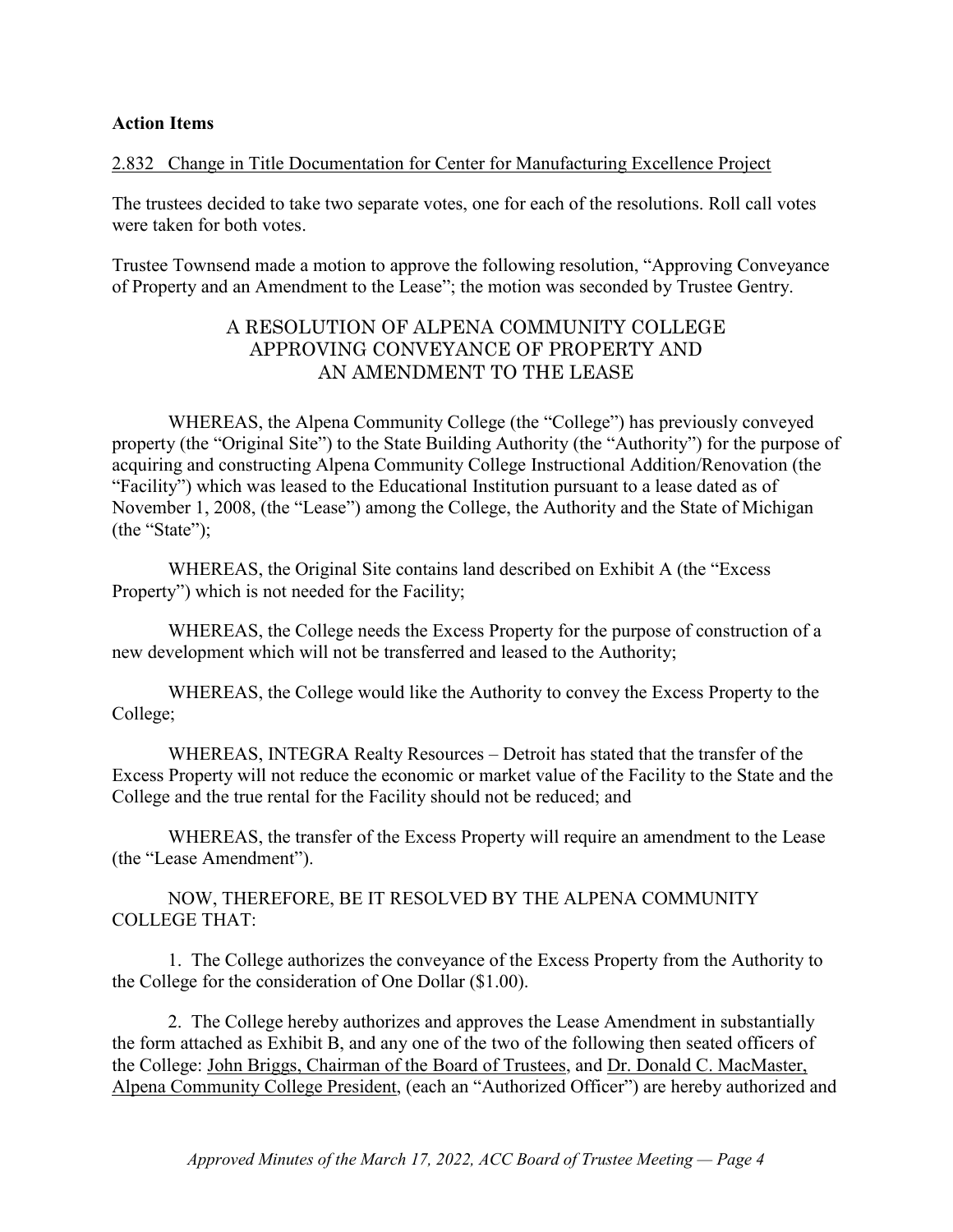directed to execute and deliver the Lease Amendment in substantially the form attached as Exhibit B for and on behalf of the College.

3. The Authorized Officers are severally or jointly authorized and directed to take or cause to be taken all other actions, including, without limitation, making requests of and approving requests from the Authority and the State and signing certificates, documents or other instruments, each on behalf of the College as they deem necessary or desirable under the circumstances to accomplish the purposes of the transactions authorized in this Resolution.

4. The College agrees that the Rental for the Facility will not be reduced by the transfer of the Excess Property.

5. This resolution shall be effective immediately upon its adoption.

A roll call vote was taken.

| Briggs:   | Aye |
|-----------|-----|
| Gentry:   | Aye |
| Hilberg:  | Aye |
| Stender:  | Aye |
| Townsend: | Aye |

Ayes: 5. Nays: 0. Motion passed.

Trustee Gentry made a motion to approve the following resolution, "Approving an Easement Agreement for the Alpena Community College Instructional Addition/Renovation"; Trustee Townsend seconded the motion.

## RESOLUTION OF THE BOARD OF TRUSTEES OF ALPENA COMMUNITY COLLEGE APPROVING AN EASEMENT AGREEMENT FOR THE ALPENA COMMUNITY COLLEGE INSTRUCTIONAL ADDITION/RENOVATION

A RESOLUTION of the Board of Trustees of Alpena Community College (the "Educational Institution") approving a Parking, Pedestrian, Utility Line, Party Wall, and Encroachment Agreement Pertaining to the Alpena Community College Instructional Addition/Renovation ("Easement Agreement") between the Educational Institution and the State Building Authority (the "Authority").

WHEREAS, previously the Educational Institution on July 16, 2007 adopted a "Resolution of the Board of Trustees of Alpena Community College Approving a Construction Agreement, a Conveyance of Property, a Lease and An Easement Agreement, If Necessary, for the Alpena Community College Instructional Addition/Renovation" (the "Prior Resolution") and subsequently entered into a Lease for the Instructional Addition/Renovation (the "Facility") by and among the Educational Institution, the Authority and the State of Michigan, dated as of November 1, 2008; and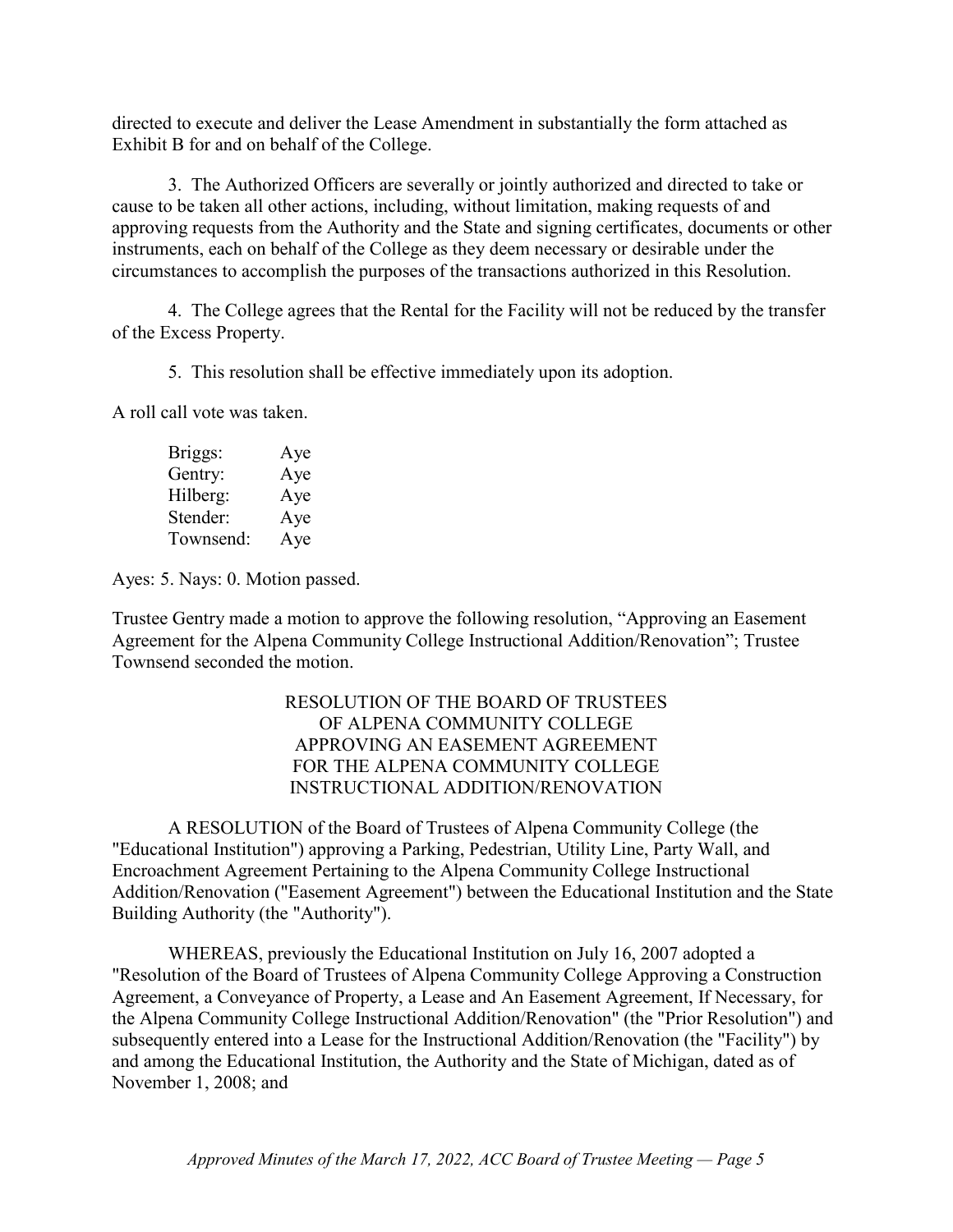WHEREAS, in connection with the Facility, the Authority and the Educational Institution have recently determined that an Easement Agreement is necessary for the Facility; and

WHEREAS, the Educational Institution has determined that it would be appropriate to authorize the execution of an Easement Agreement for the Facility and ratify and confirm the Prior Resolution;

NOW, THEREFORE, BE IT RESOLVED BY THE BOARD OF TRUSTEES OF ALPENA COMMUNITY COLLEGE THAT:

1. It is hereby determined that it is necessary for the Educational Institution and the Authority to enter into an Easement Agreement in connection with the use of the Facility, and the form of the Easement Agreement attached to this Resolution is approved and the Chairperson of the Educational Institution is hereby authorized to execute the Easement Agreement.

2. The Prior Resolution is hereby ratified and confirmed.

3. This Resolution shall be effective immediately upon its adoption.

A roll call vote was taken.

| Briggs:   | Aye |
|-----------|-----|
| Gentry:   | Aye |
| Hilberg:  | Aye |
| Stender:  | Aye |
| Townsend: | Aye |

Ayes: 5. Nays: 0. Motion approved.

# **Financial Report**

Notable points from Vice President for Administration and Finance Richard Sutherland's financial report include:

- The property tax receipts of \$2,378,365 are \$85,092 less than those for February 2021, due to timing of receipts.
- Tuition/fee receipts of \$5,469,821 are \$302,868 lower, primarily due to lower-thananticipated enrollments.
- State aid for the current year is \$3,088,105. This includes five regular monthly payments of \$530,053, plus \$225,700 as a one-time appropriation payment, receipt of an offset payment, higher MPSERS offset contribution, and a semiannual personal property tax payment of \$90,461. This is the first personal property tax payment of the year.
- The difference in Federal is due to \$2,435,600 in Paycheck Protection Program funding recorded through September of 2020. The College did not budget nor expect any of those kinds of revenues in FY 2022.
- The General Fund received \$323,123 for lost tuition and fee revenue through Federal HEERF funds.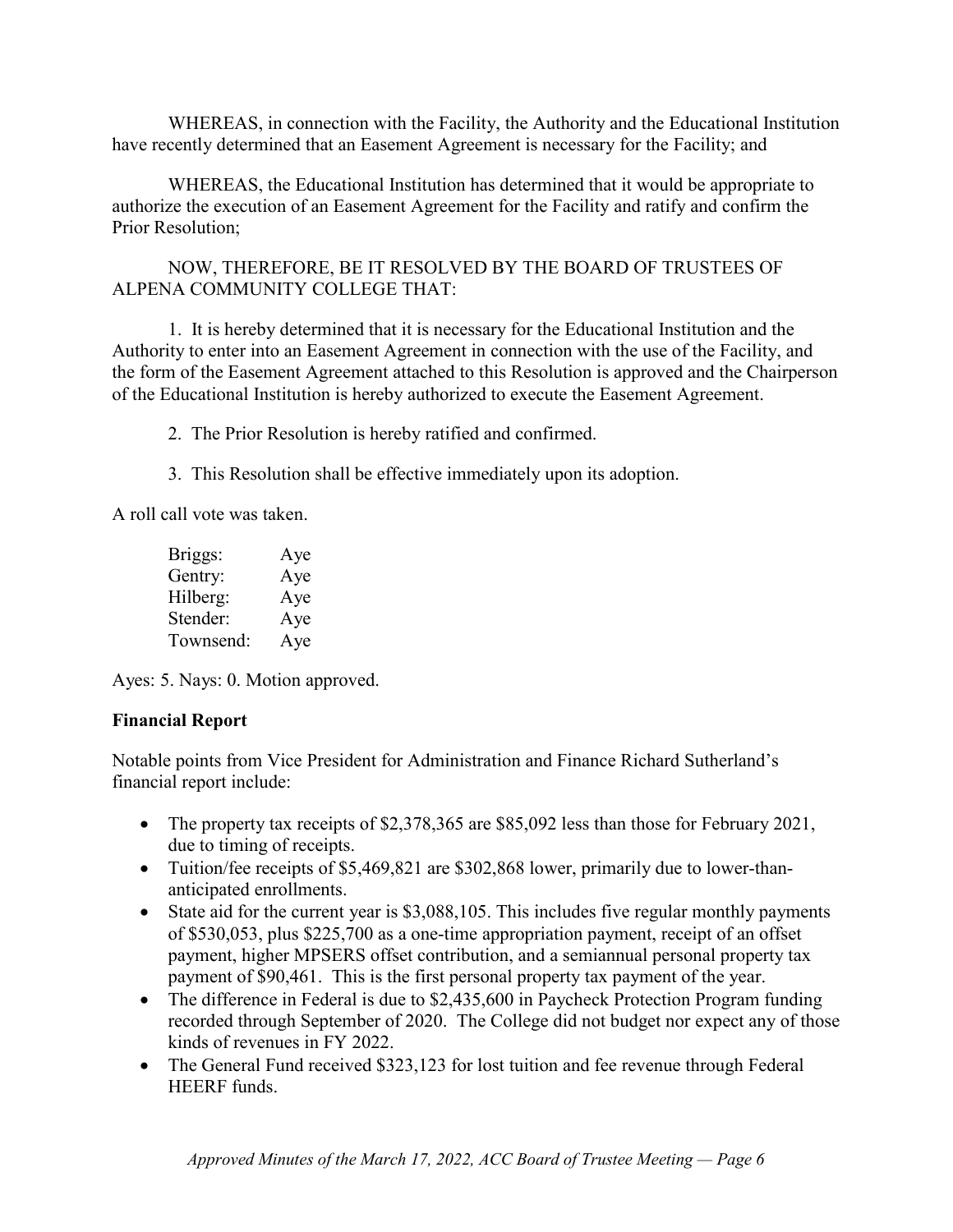# **Personnel Report**

Personnel changes from February 9 to March 9, 2022.

# New Hires:

- Sanghyun Paul Lee, Faculty Political Science/Economics, effective August 1, 2022.
- Sharlene Kozlowski, ESP2 Health Fitness/Activities Technician, effective February 21, 2022.

# Re-Hires:

• None.

# Transfers:

• None.

# Resignations:

• Douglas Kowalski, Maintenance, effective January 21, 2022.

# Terminations:

• None.

# Retirements:

• Frederick Wenn, ESP Tool Room Attendant for Machine Tool & Adjunct – Industrial Technology, effective February 16, 2022.

# Name Changes:

• Stephanie Prince to Stephanie Sexton, Granum Theatre Grant Programming Coordinator & Adjunct – English/Fine Arts/Humanities, effective immediately.

# **Gifts and Grants Report**

This report reflects the following activity for pledges and gifts received by ACC and the ACC Foundation between February 9 and March 8, 2022.

Total Donors: 53

| New Gifts:       | \$43,920.68 |
|------------------|-------------|
| Pledge Payments: | \$2,028.00  |
| New Pledges:     | \$0.00      |